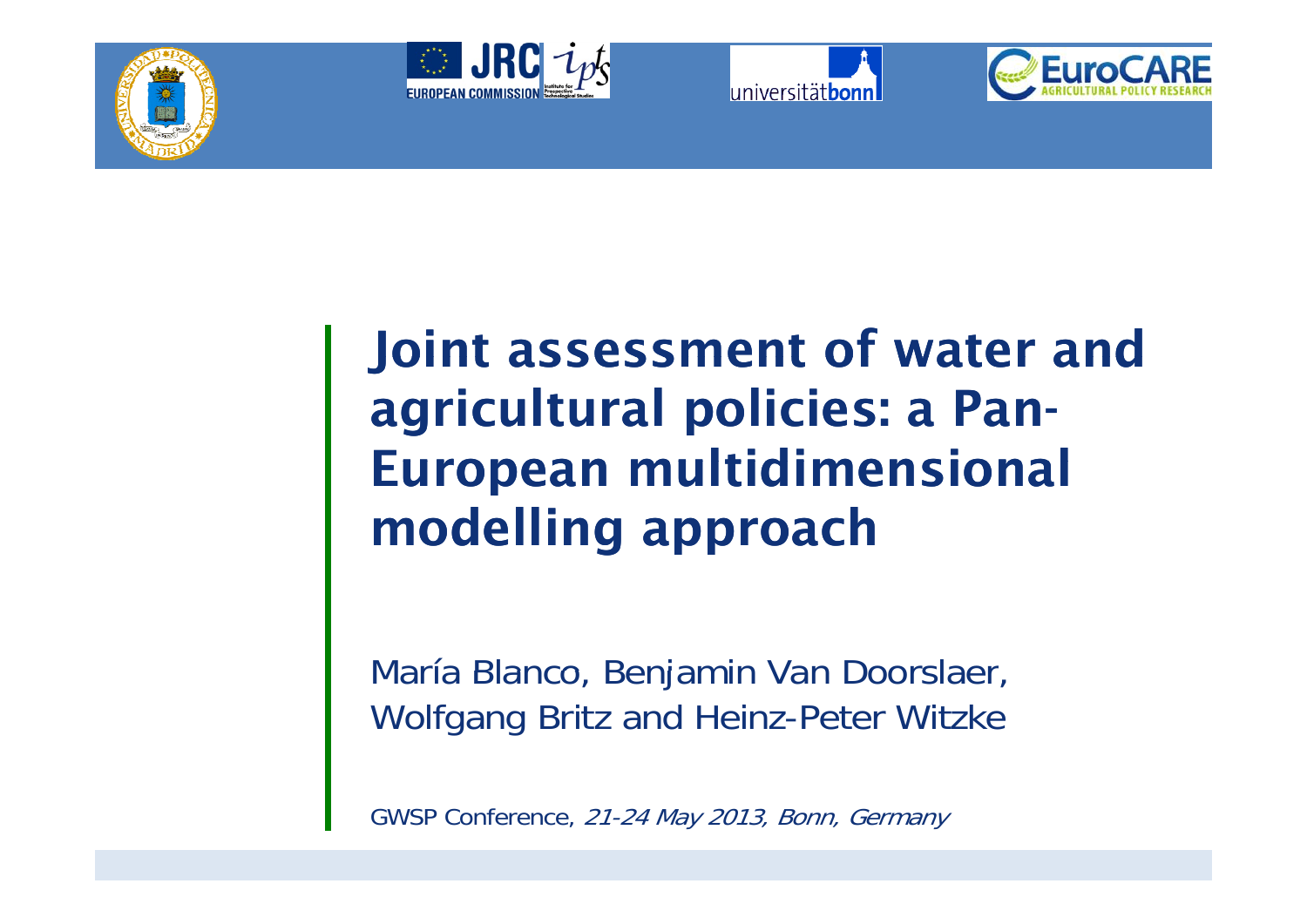## **Outline**

- \* Sustainability and the food-water-environment nexus
- \* Food-water linkages in global agro-economic models
- \* The CAPRI water module
- Potential to jointly assess food and water policies
- Pilot case study
- Further development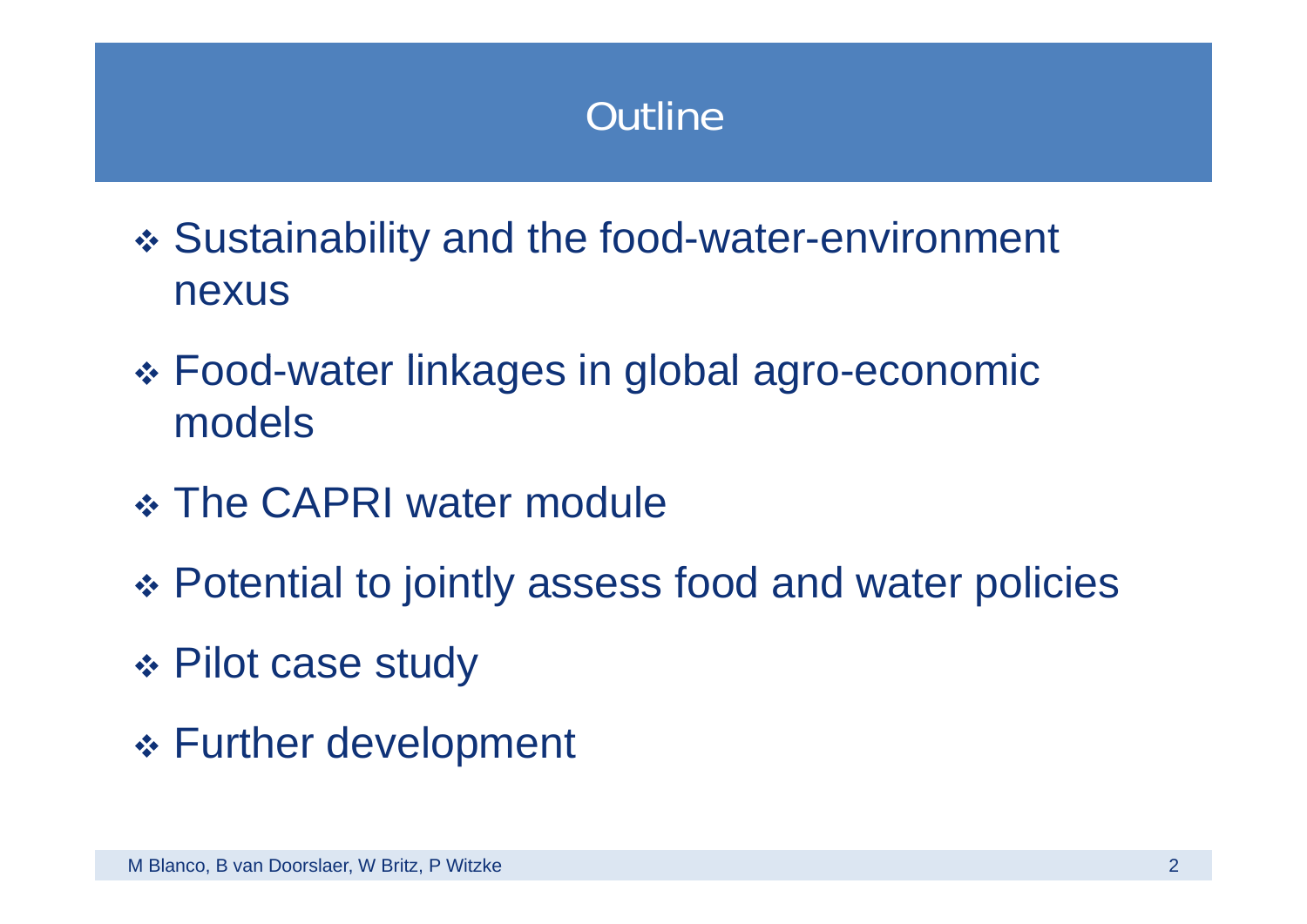#### Sustainability and the food-water-environment nexus

Strong linkages between water, food and the environment

Irrigation water use has been identified as one of the major sustainable water management issues in the implementation of the Water Framework Directive

The WFD foreseen to be included into cross compliance in the CAP post-2013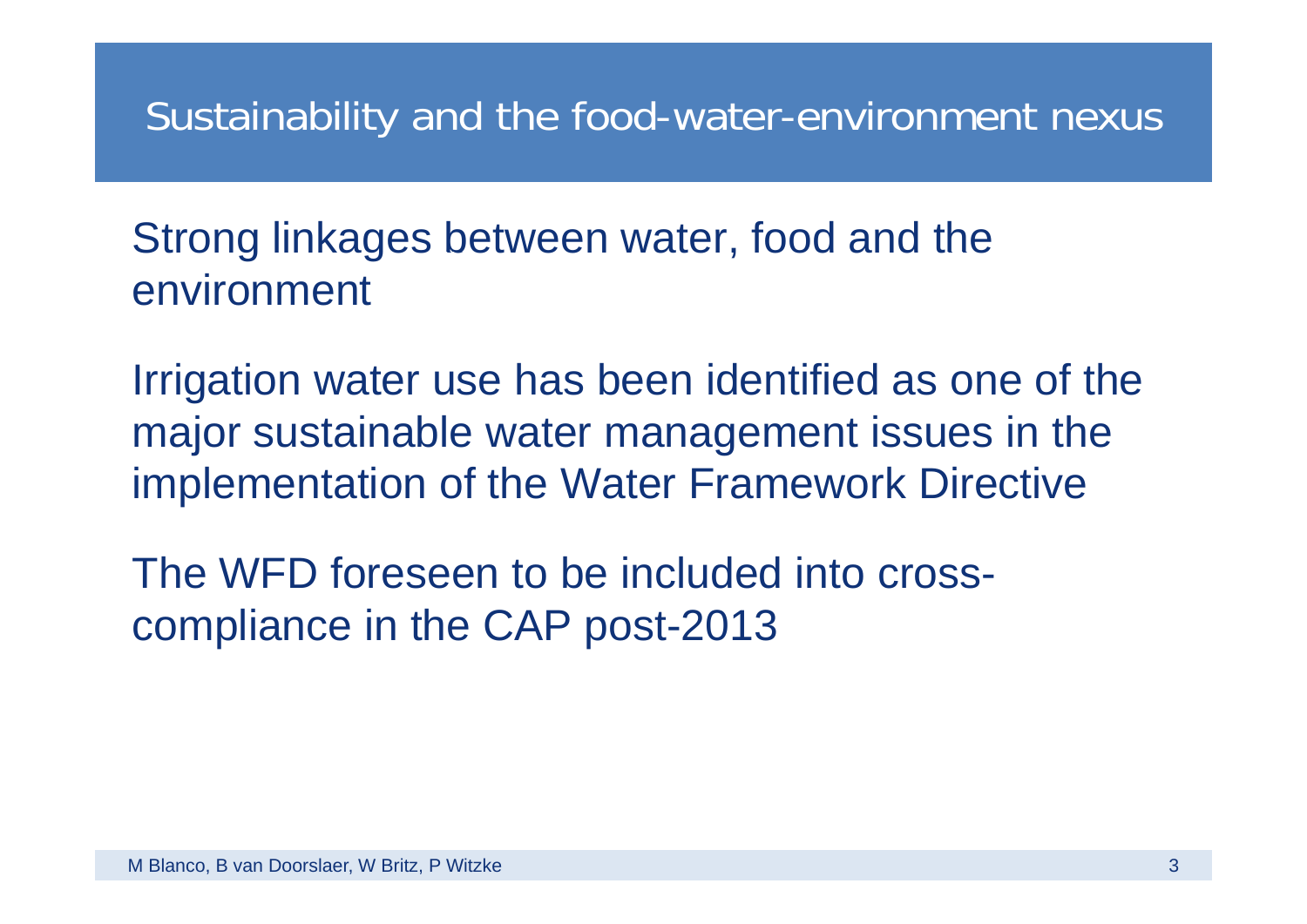#### Food-water linkages in global agro-economic models

Extensive work in food-water linkages but most studies are site specific

Very few agro-economic models deal with water issues at the EU or global level

- fIMPACT-Water (developed at IFPRI)
- ▶ WATERSIM (common initiative IFPRI-IWMI)
- **F** GLOBIOM (developed at IIASA)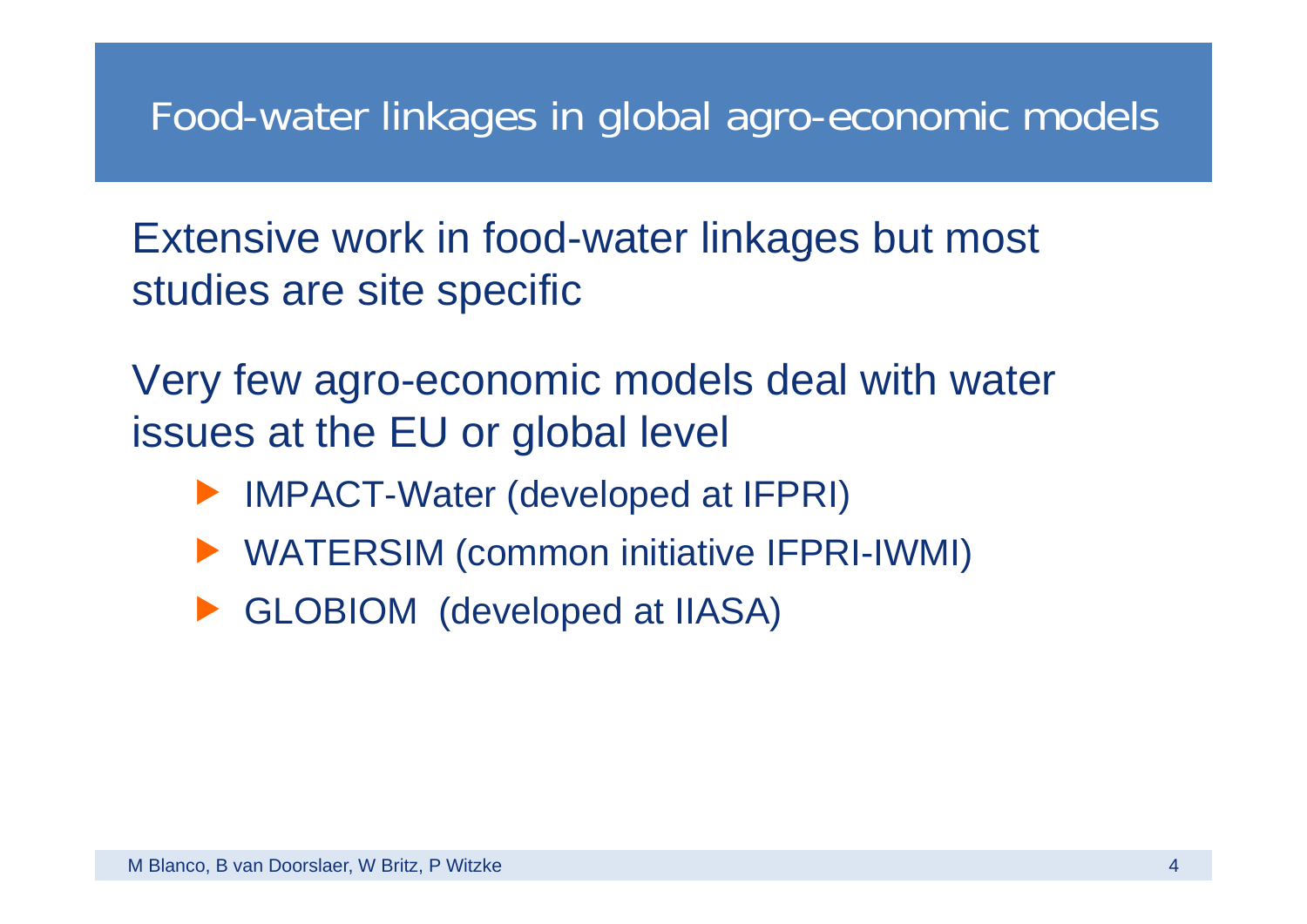#### More than 10 Mha irrigated in the EU and increasing trend

Major irrigators in absolute terms (1000 ha)



#### Major irrigators in relative terms (%UAAR)

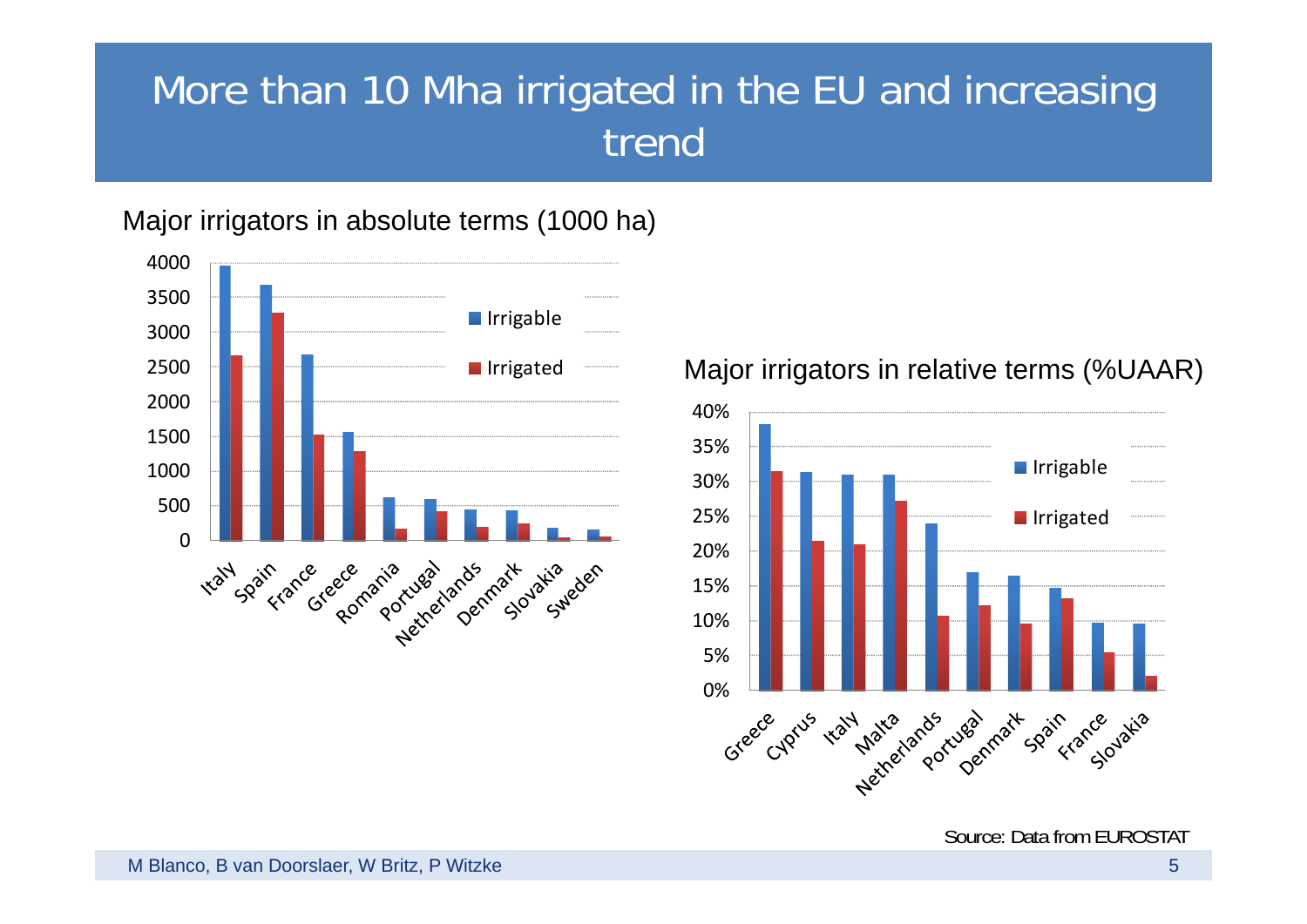#### What is CAPRI?

- Spatial partial equilibrium model of agricultural commodity markets at the global level
- Two interlinked modules:



Global Spatial Multi-Commodity Model

77 countries in 40 trade blocks, Multi-Commodity 60 primary and secondary products, agricultural and trade policy measures

Programming Models

Regional 280 regions for EU27+Norway +Western Balkans, detailed representation of farming decisions and CAP measures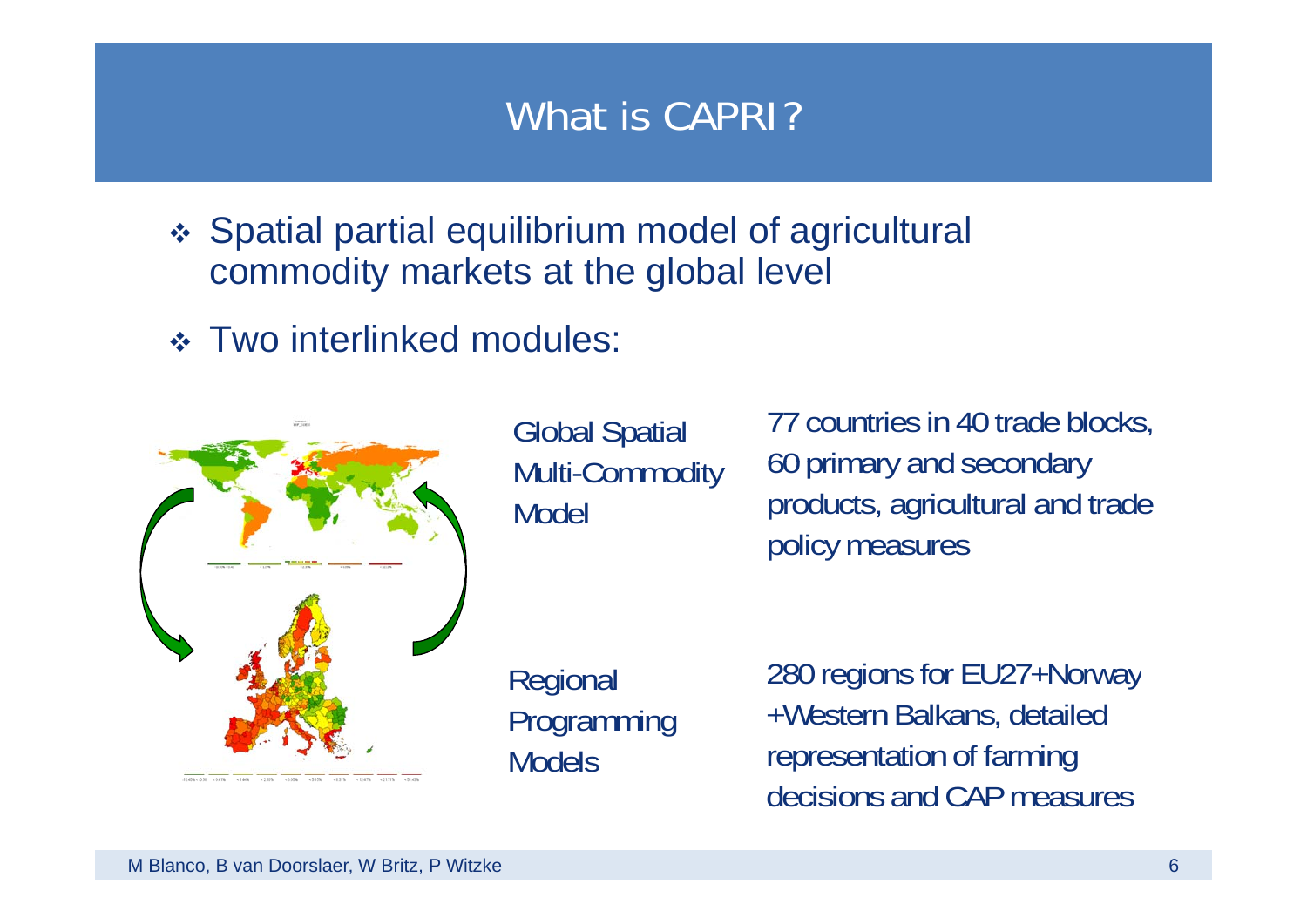#### Why a water module for CAPRI?

High capability to integrate water considerations

- $\blacktriangleright$  Compared to other partial equilibrium models, the programming approach of the CAPRI supply module shows high flexibility to integrate agriculture-water relationships
- ▶ Compared to other programming approaches, CAPRI includes market feedback and covers the whole EU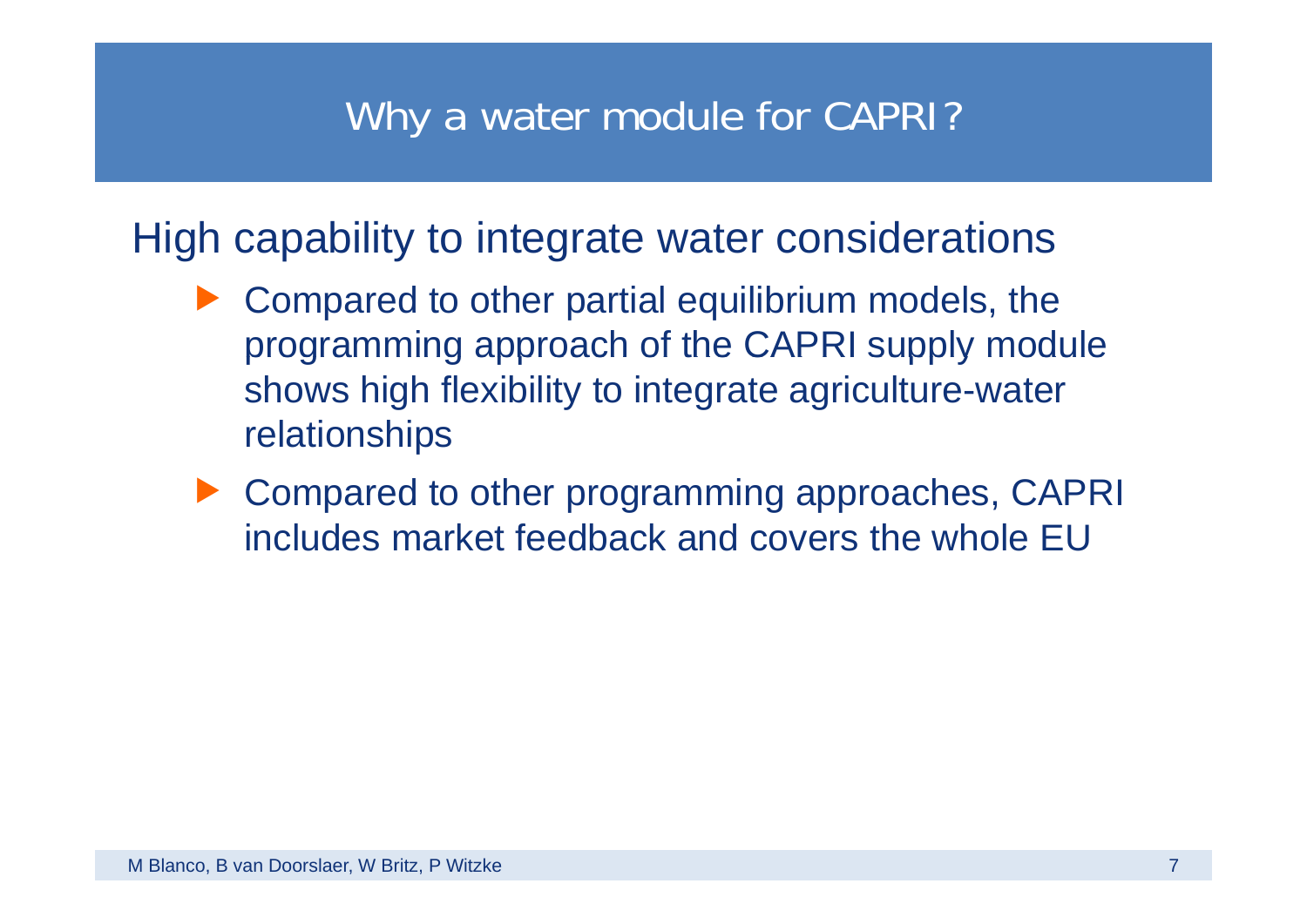#### How to expand CAPRI with a water module?

#### Modular implementation

 $\blacktriangleright$  Stand-alone module important for test phase

Step-by-step integration of water issues

- fIrrigation sub-module: irrigated activities (EU regions)
	- = Tested in pilot regions, reported here.
- ▶ Water use sub-module: water balance approach (EU and non-EU regions)
	- => Concept developed, databases checked, but implementation pending due to data problems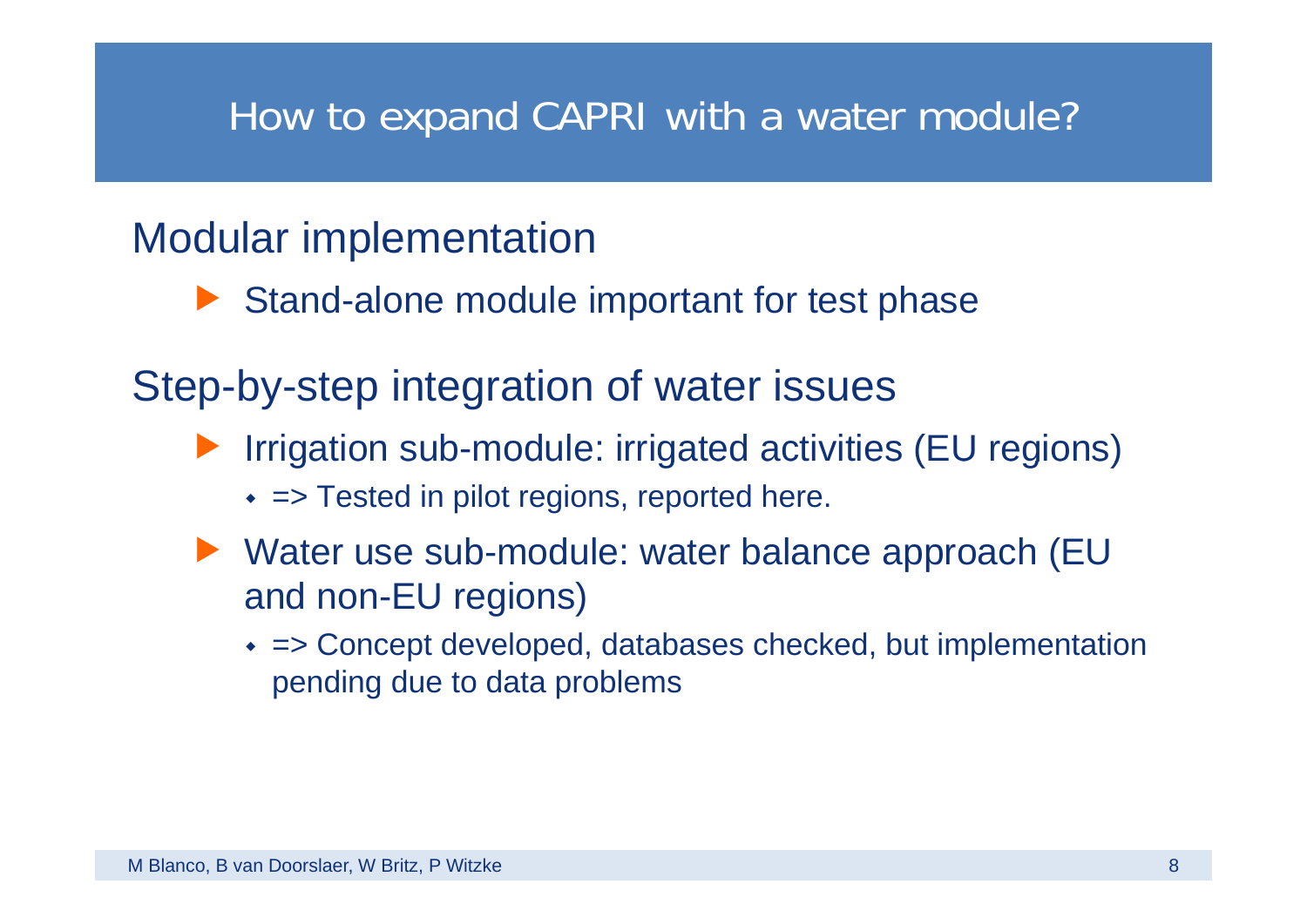#### Irrigation sub-module

- Water availability and competition with other sector
- Marginal water costs

#### Supply side Demand side

- Irrigation water requirements
- Crop-yield response to water

#### Policy considerations

- Water Framework **Directive**
- CAP measures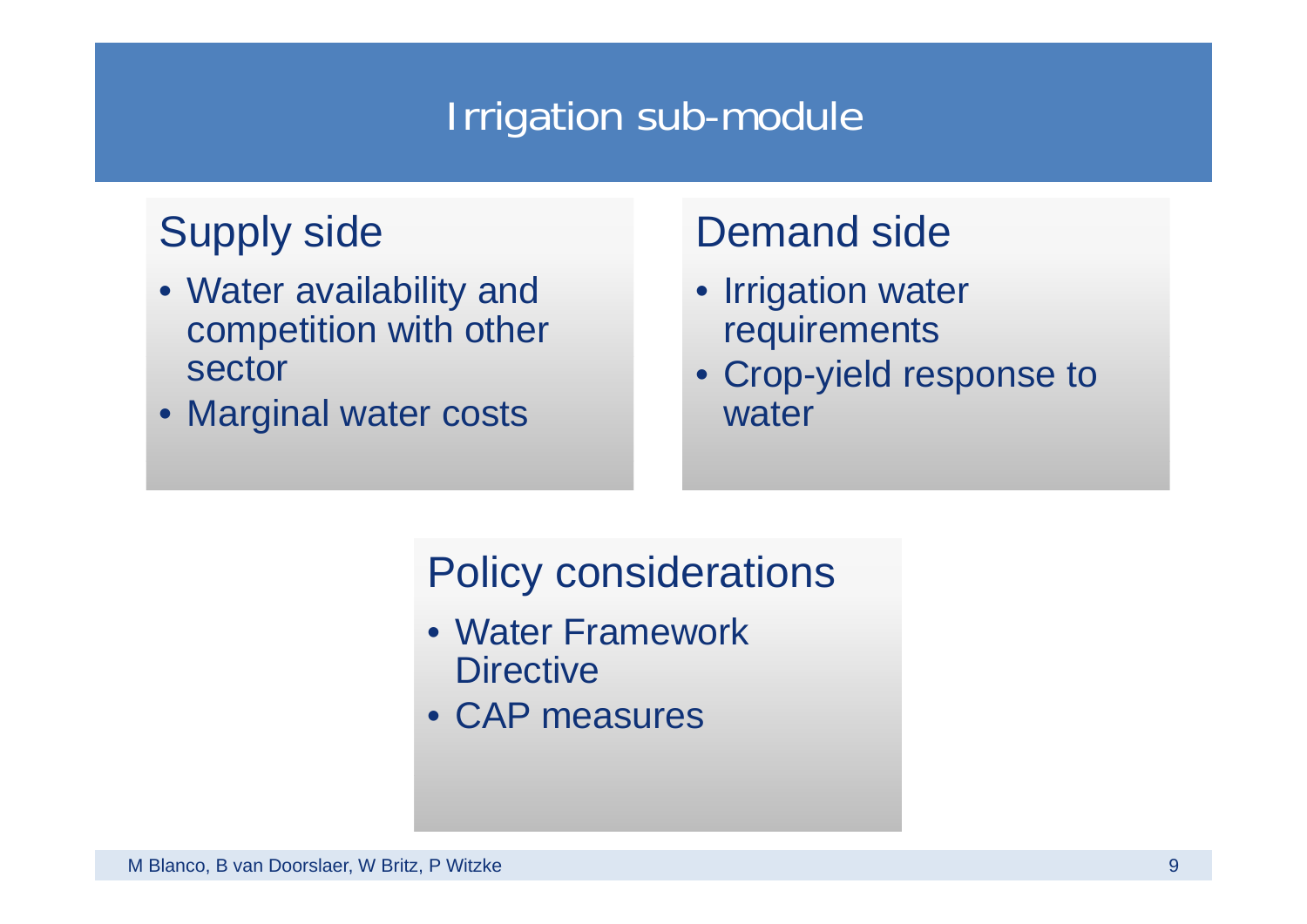#### Irrigation water database (1)

The irrigation sub-module requires a great deal of<br>information:

- **Figation water requirements**
- Actual irrigation water use
- fIrrigated and rainfed areas and associated yields
- fIrrigation costs

#### Data sources

 $\blacktriangleright$  EUROSTAT provides total irrigable and irrigated areas at the NUTS 2 level. However, crop-specific irrigated areas are only available for <sup>a</sup> selected group of crops areas group of (and only for some regions)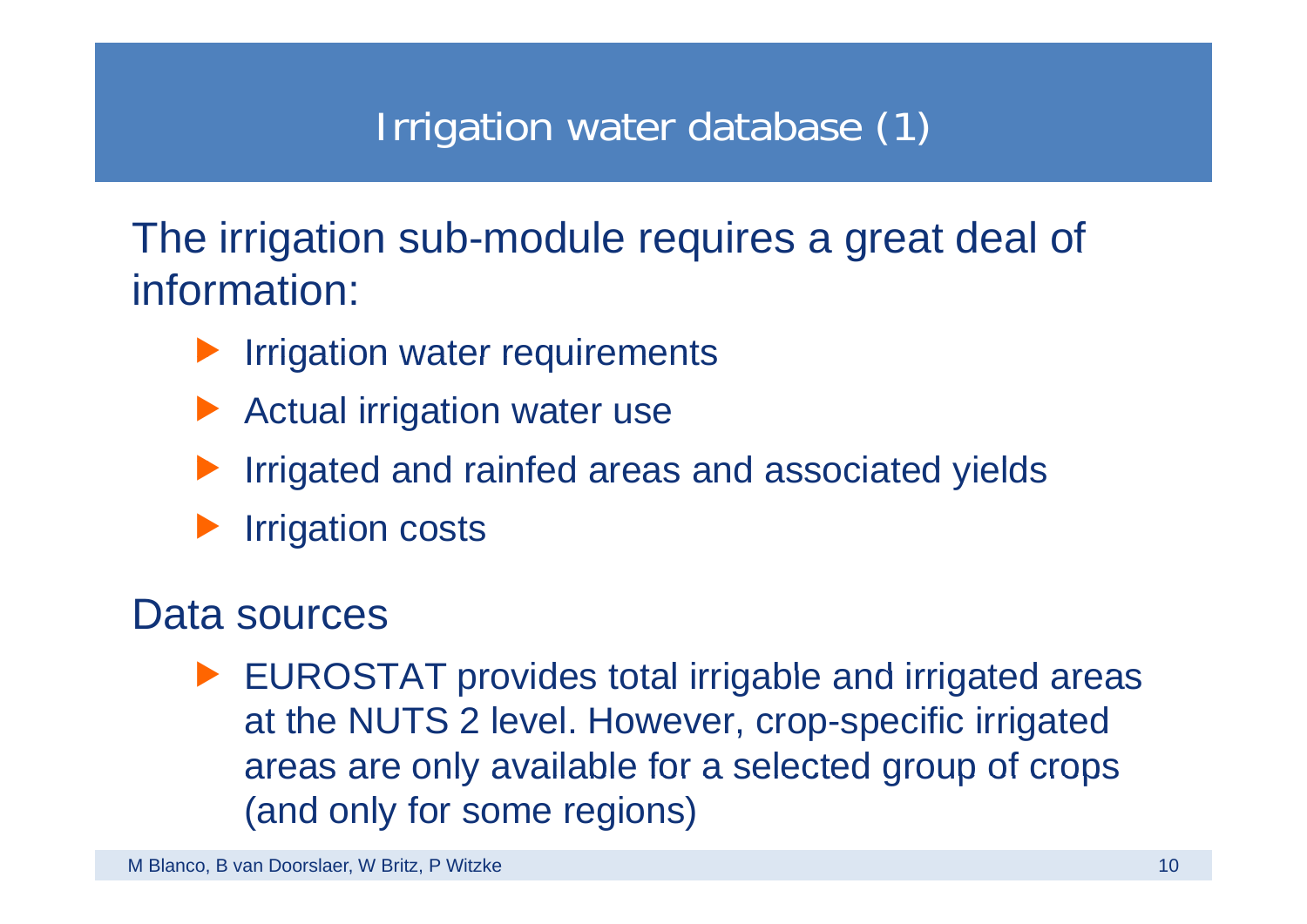#### Irrigation water database

As irrigation water use is lacking in official statistics, potential irrigation requirements has been used instead

- **Net irrigation requirement approximated through crop**specific water balances
- **Figure 1** Gross irrigation requirement determined by the NIR and the irrigation technology
- $\blacktriangleright$  Yield response to water derived from biophysical models

#### Joint estimation framework to fill data gaps and keep consistency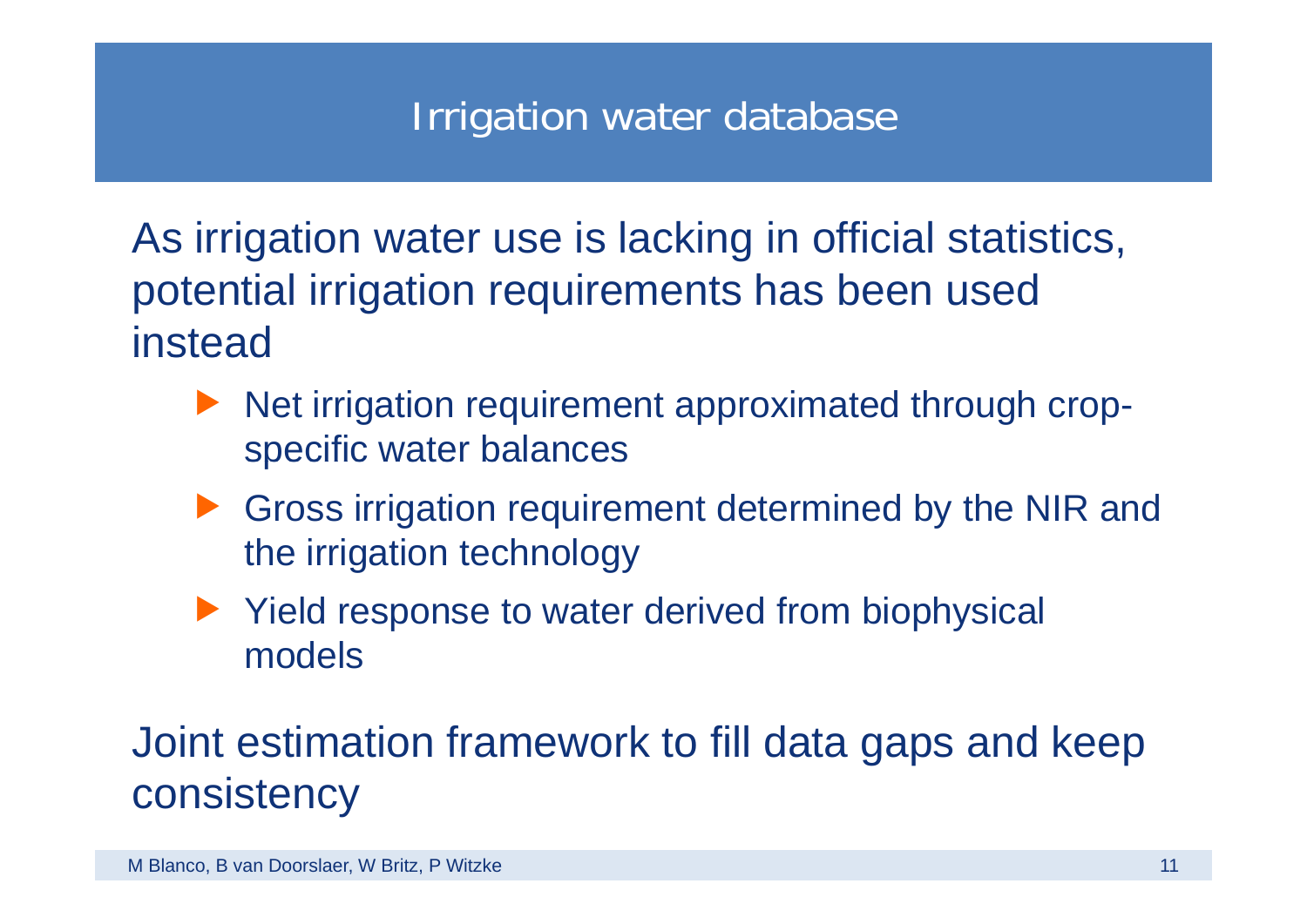#### Pilot case study

Pilot case study to test the feasibility of the approach

#### Two NUTS2 regions:

- Andalucia (high share of irrigation)
- f Midi-Pyrenees (increasing need for irrigation in the future)

Irrigation data from EUROSTAT and national statistics

Including the main irrigated crops in these regions

Simulating irrigation water taxes in 2020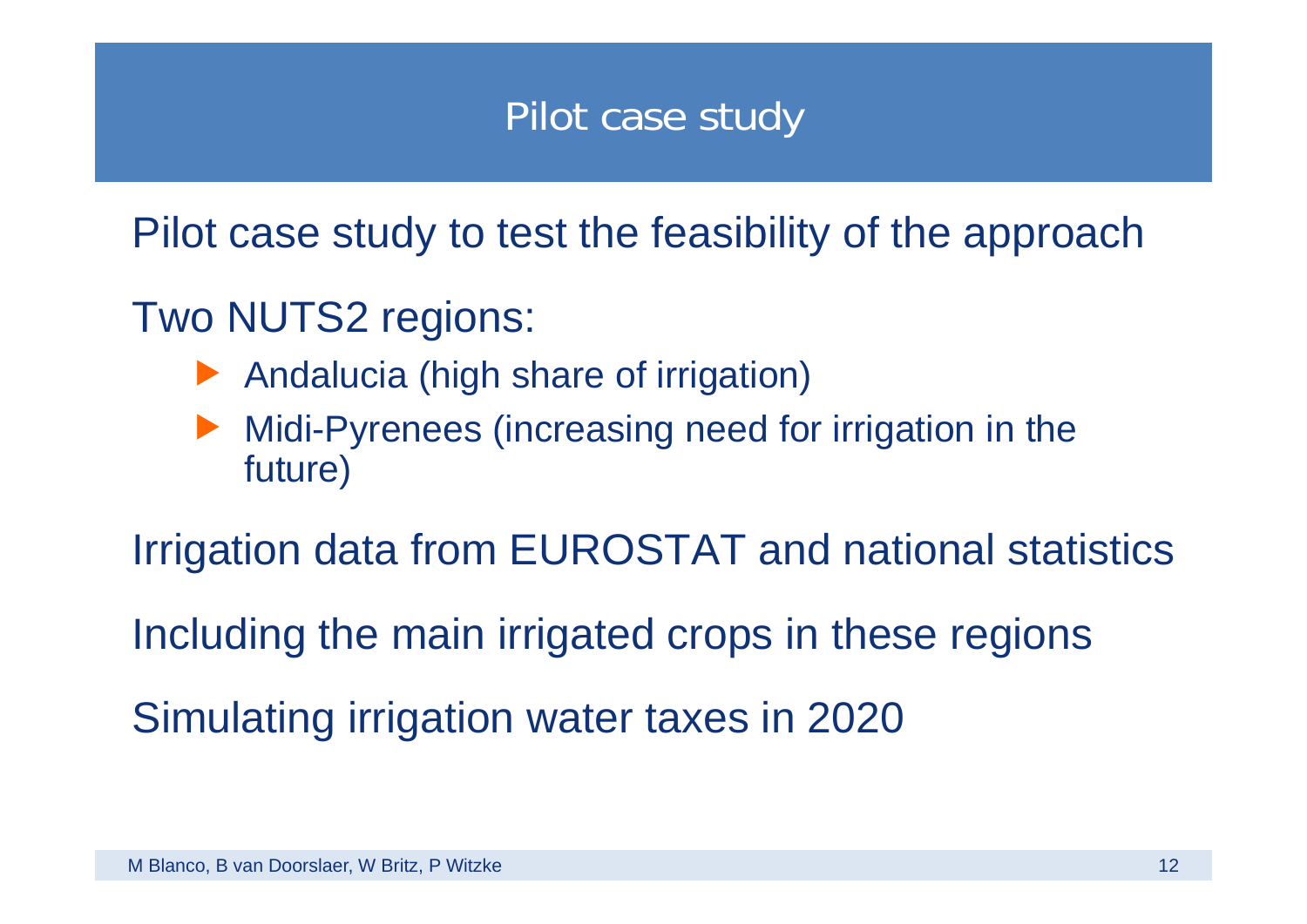#### Scenario setting

#### Baseline scenario

- $\blacktriangleright$  Continuation of current policies and the most probable technology development until 2020
- f Based on existing medium term outlooks for agricultural markets
- **Figation trends based on national studies**
- Counterfactual water pricing scenario
	- $\blacktriangleright$  Differs from the baseline only in the irrigation water price, ranging between 0.2 to 0.4 Euros per cubic meter, for example due to a new tax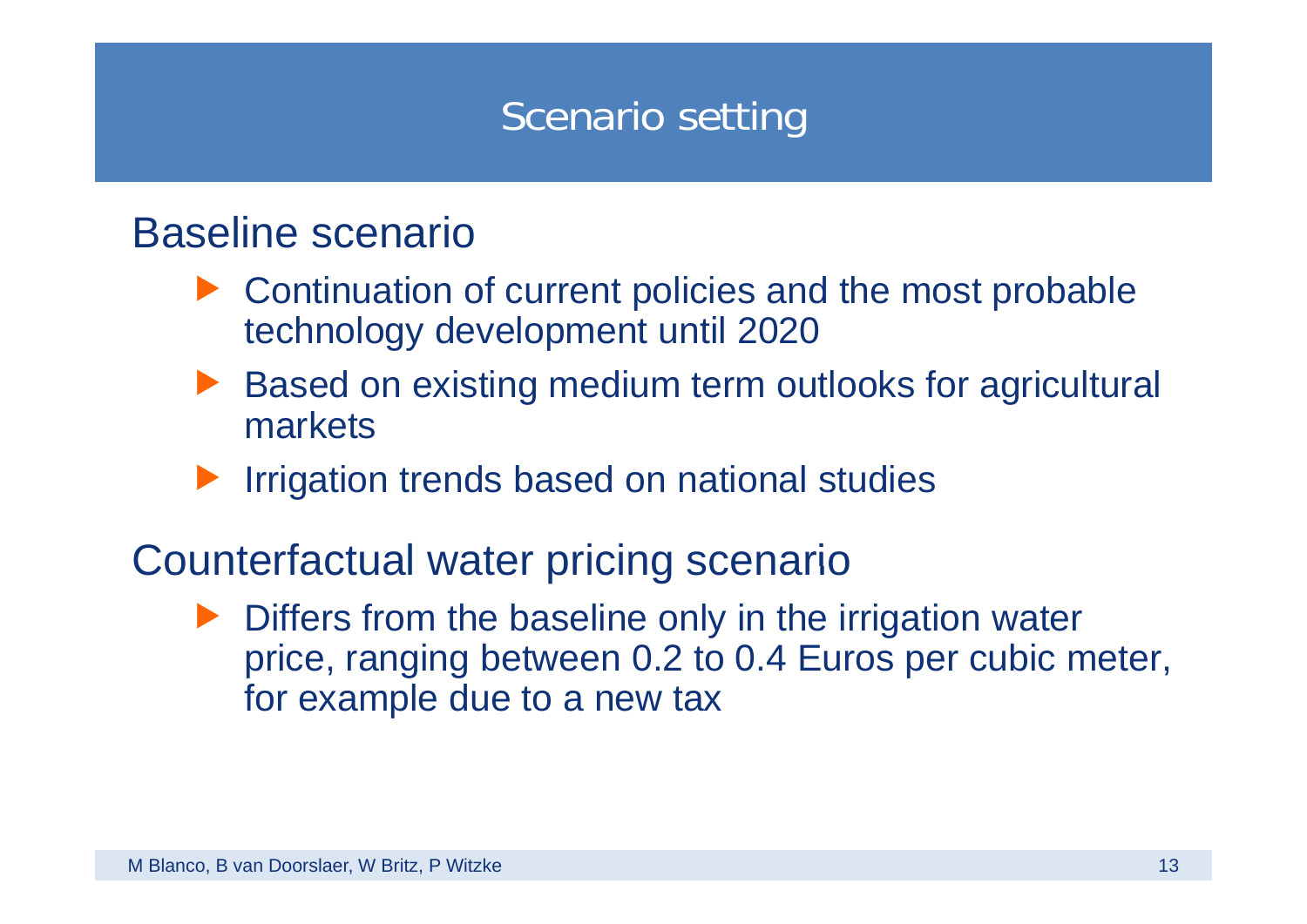#### Rainfed and irrigated areas in the Andalusian region (1000 ha) in the reference run

|                                                        | <b>Baseline</b> | Baseline (with irrigation module) |         |           |    |
|--------------------------------------------------------|-----------------|-----------------------------------|---------|-----------|----|
|                                                        |                 | Average                           | Rainfed | Irrigated |    |
| Utilized agricultural area                             | 5469.3          | 5469.3                            | 4468.9  | 1000.4    |    |
| Cereals                                                | 680.3           | 680.3                             | 592.4   | 87.9      |    |
| <b>Oilseeds</b>                                        | 172.0           | 172.0                             | 152.2   | 19.8      |    |
| Other arable crops                                     | 190.3           | 190.3                             | 190.3   | 0.0       |    |
| <b>Vegetables and Permanent crops</b>                  | 1972.5          | 1972.5                            | 1079.9  | 892.7     |    |
| Soft wheat                                             | 96.6            | 96.6                              | 88.8    | 7.7       |    |
| Durum wheat                                            | 318.7           | 318.7                             | 293.2   | 25.5      |    |
| <b>Barley</b>                                          | 113.6           | 113.6                             | 113.6   |           |    |
| <b>Grain Maize</b>                                     | 27.8            | 27.8                              |         | 27.8      |    |
| Paddy rice                                             | 26.9            | 26.9                              |         | 26.9      |    |
| Rape                                                   | 1.3             | 1.3                               | 1.3     |           |    |
| Sunflower                                              | 165.0           | 165.0                             | 145.2   | 19.8      |    |
| Soya                                                   | 0.9             | 0.9                               | 0.9     |           |    |
| Potatoes                                               | 8.3             | 8.3                               |         | 8.3       |    |
| <b>Sugar Beet</b>                                      | 13.1            | 13.1                              | 13.1    |           |    |
| Tobacco                                                | 0.5             | 0.5                               | 0.5     |           |    |
| <b>Tomatoes</b>                                        | 8.7             | 8.7                               |         | 8.7       |    |
| <b>Other Vegetables</b>                                | 21.8            | 21.8                              |         | 21.8      |    |
| <b>Apples Pears and Peaches</b>                        | 25.7            | 25.7                              | 10.3    | 15.4      |    |
| <b>Other Fruits</b>                                    | 199.5           | 199.5                             |         | 199.5     |    |
| <b>Citrus Fruits</b>                                   | 84.6            | 84.6                              |         | 84.6      |    |
| <b>Table Grapes</b>                                    | 1.4             | 1.4                               | 1.4     |           |    |
| Olives for oil                                         | 1476.6          | 1476.6                            | 959.8   | 516.8     |    |
| <b>Table Olives</b>                                    | 107.3           | 107.3                             | 69.7    | 37.5      |    |
| M Blanco <sup>V</sup> HR Doorslaer, W Britz, P Witzke. | 27.1            | 27.1                              | 27.1    |           | 14 |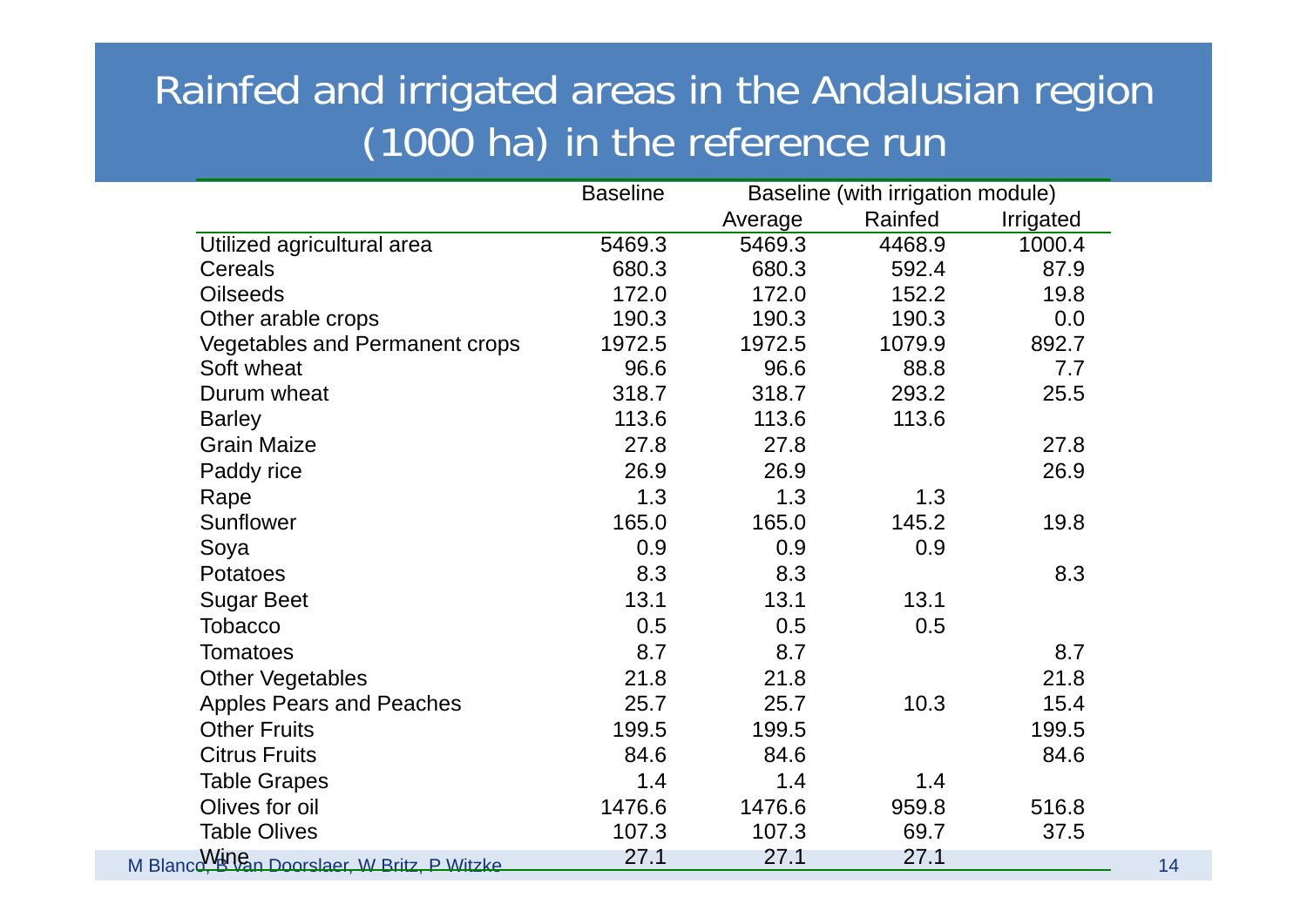#### Impacts of water prices on irrigated areas and water use (Andalucia)

|                                      | <b>Baseline</b> |                         | Irrigation water price scenario |                         |  |
|--------------------------------------|-----------------|-------------------------|---------------------------------|-------------------------|--|
|                                      | scenario        | $0.2 \text{ } \in / m3$ | $0.3 \text{ } \in / m3$         | $0.4 \text{ } \in / m3$ |  |
| Irrigated area (1000 ha)             |                 |                         |                                 |                         |  |
| Cereals                              | 87.87           | 71.69                   | 63.13                           | 54.55                   |  |
| <b>Oilseeds</b>                      | 19.81           | 14.74                   | 11.9                            | 9.15                    |  |
| Fruits and vegetables                | 338.33          | 328.34                  | 321.91                          | 315.05                  |  |
| Olive groves                         | 554.34          | 551.89                  | 548.81                          | 545.22                  |  |
| Total irrigated land                 | 1000.35         | 966.66                  | 945.75                          | 923.97                  |  |
| Utilized agricultural area (1000 ha) | 5469.25         | 5469.25                 | 5461.8                          | 5452.23                 |  |
| Irrigation share (%)                 | 18.29           | 17.67                   | 17.32                           | 16.95                   |  |
| Water use (Mio m3)                   | 3633.93         | 3383.99                 | 3246.2                          | 3105.48                 |  |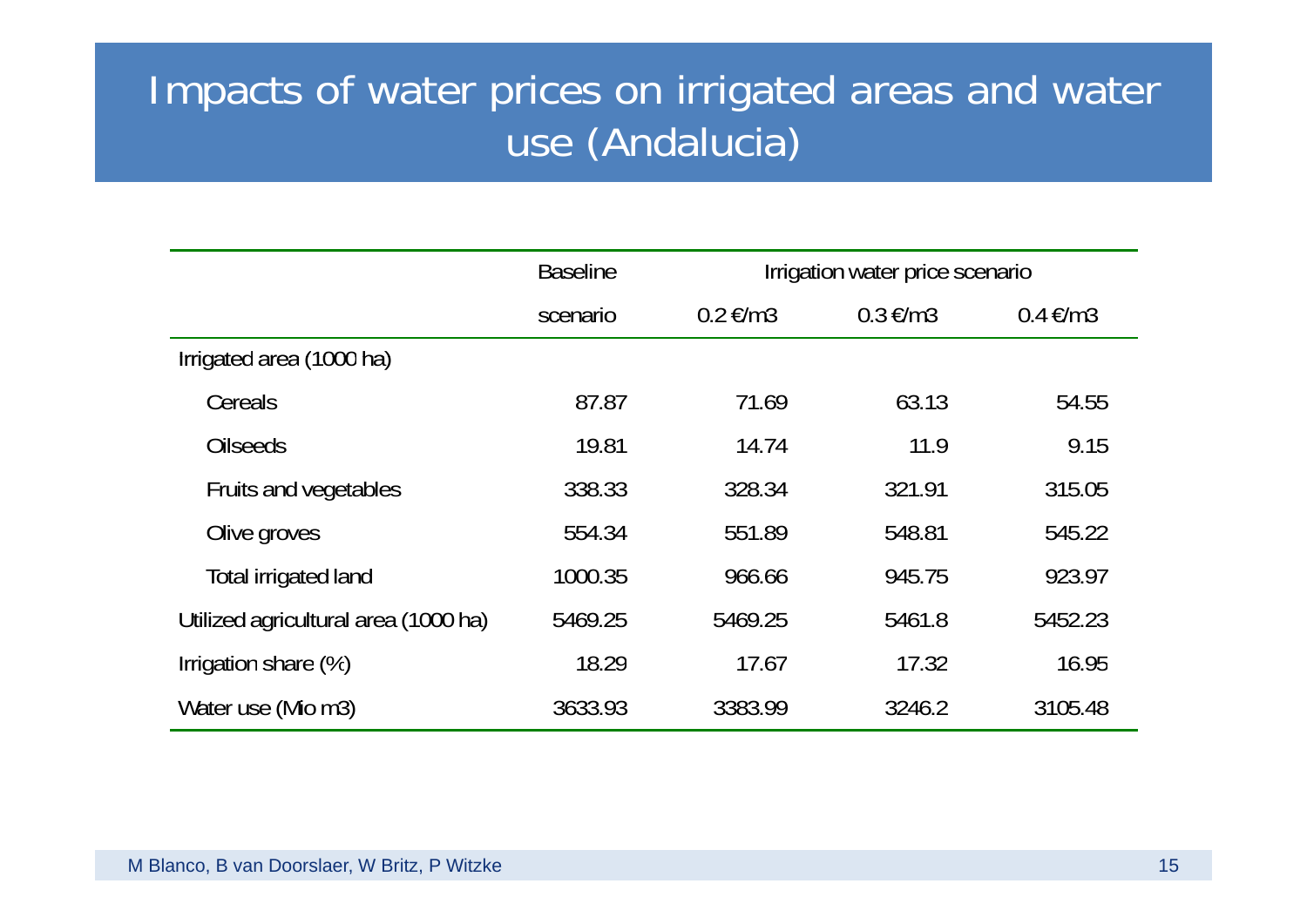#### Impacts of water prices on irrigated areas and water use (Midy-Pyrenees)

|                                      | <b>Baseline</b> |                               | Irrigation water price scenario |                         |  |
|--------------------------------------|-----------------|-------------------------------|---------------------------------|-------------------------|--|
|                                      | scenario        | $0.2 \text{ } \in \text{/m3}$ | $0.3 \text{ } \in / m3$         | $0.4 \text{ } \in / m3$ |  |
| Irrigated area (1000 ha)             |                 |                               |                                 |                         |  |
| Cereals                              | 128.14          | 72.66                         | 44.46                           | 25.84                   |  |
| <b>Oilseeds</b>                      | 42.03           | 36.31                         | 33.34                           | 30.21                   |  |
| Fruits and vegetables                | 9.24            | 9.22                          | 9.21                            | 9.2                     |  |
| Olive groves                         |                 |                               |                                 |                         |  |
| Total irrigated land                 | 179.41          | 118.19                        | 87.01                           | 65.25                   |  |
| Utilized agricultural area (1000 ha) | 2469.73         | 2469.73                       | 2469.73                         | 2469.73                 |  |
| Irrigation share (%)                 | 7.26            | 4.79                          | 3.52                            | 2.64                    |  |
| Water use (Mio m3)                   | 963.93          | 562.57                        | 358.65                          | 240.48                  |  |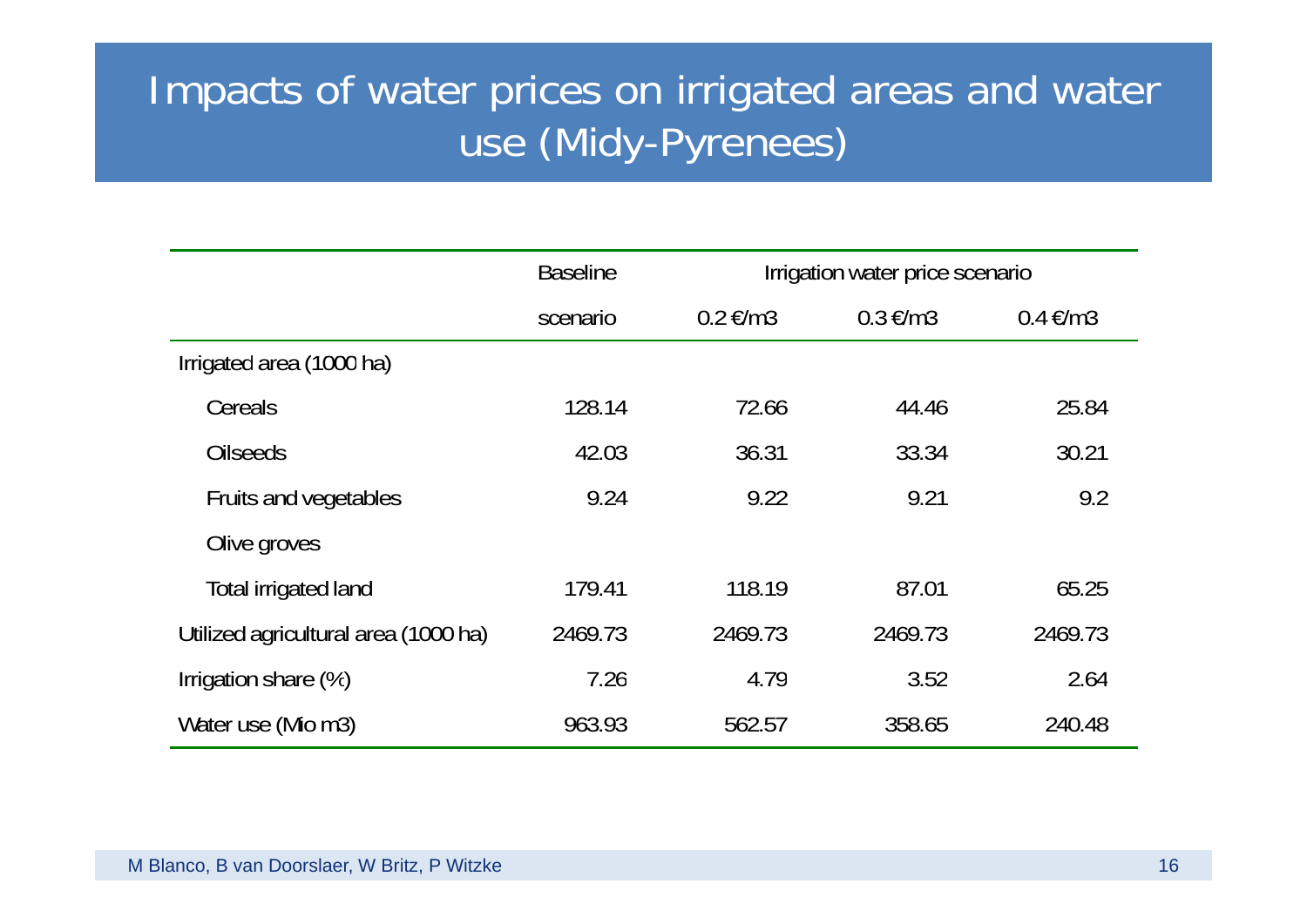#### Agricultural income and irrigation water use under alternative water pricing scenarios (Andalucia)

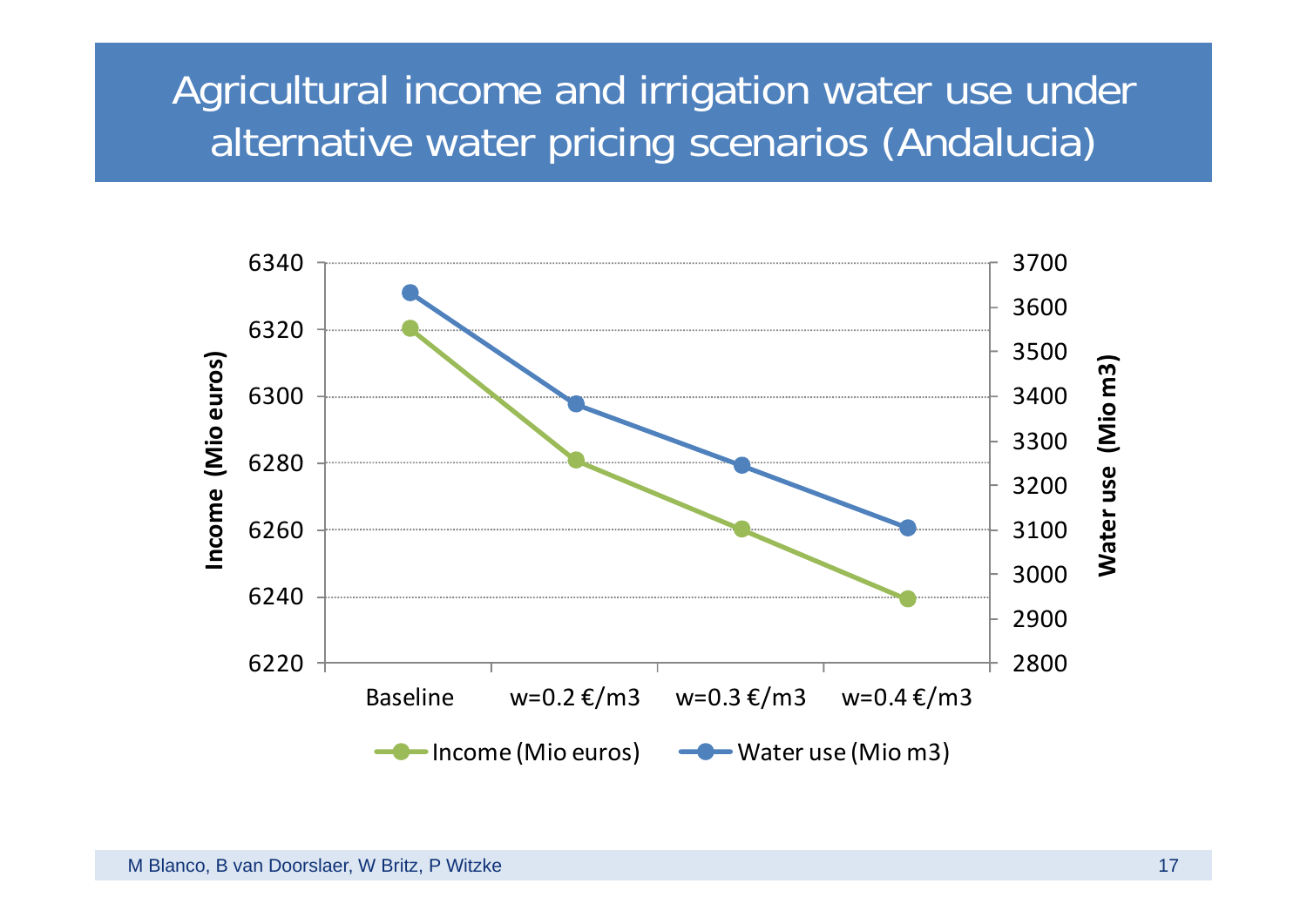#### Agricultural income and irrigation water use under alternative water pricing scenarios (Midi-Pyrenees)

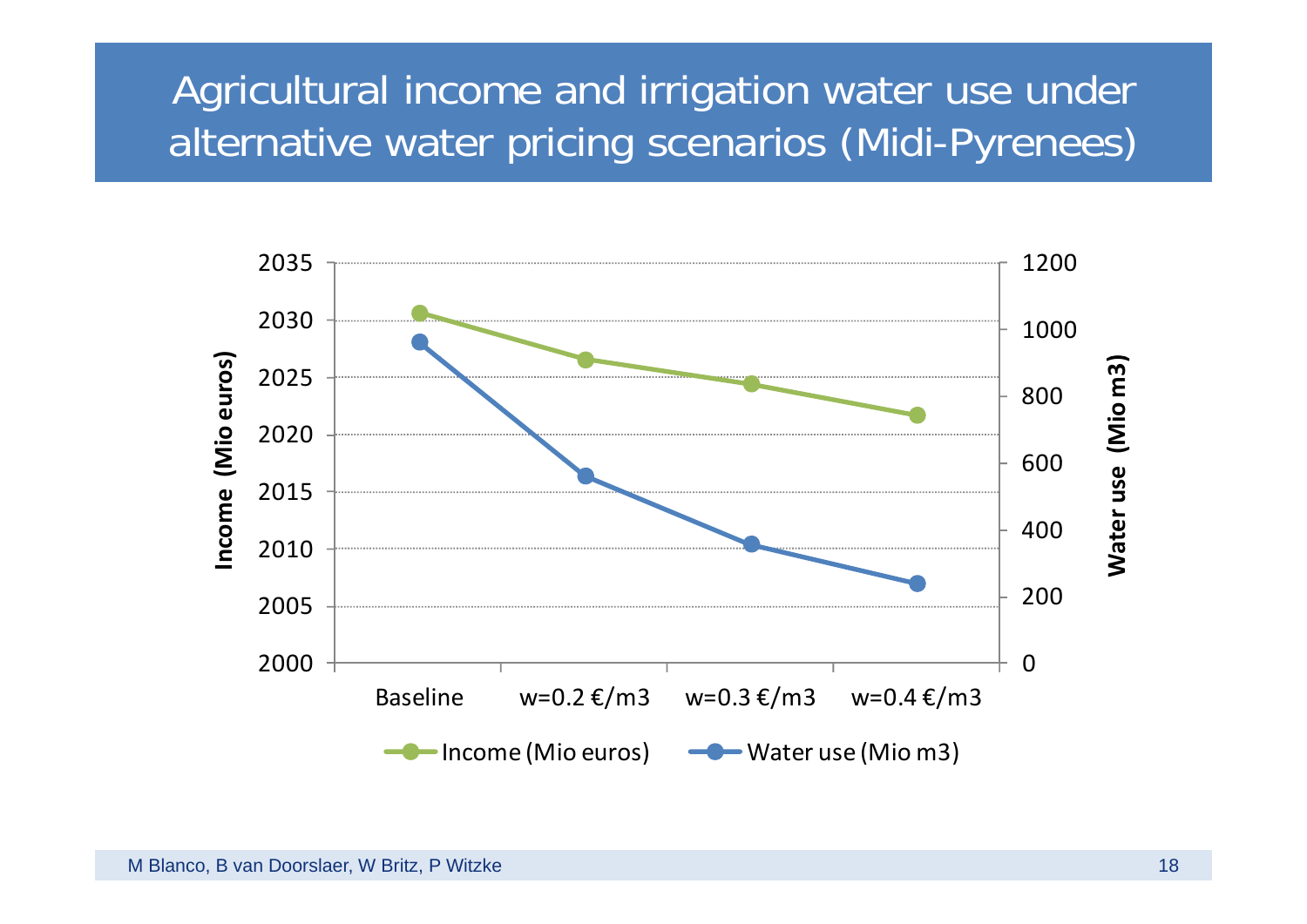#### Market feedback

Because of decreasing supply for irrigated crops, producer prices increase as the water price increases

- $\blacktriangleright$  In this case study, the effect on producer prices is only significant in the case of rice
- $\blacktriangleright$  The effect is minor in all other crops because shocks only affect one NUTS 2 region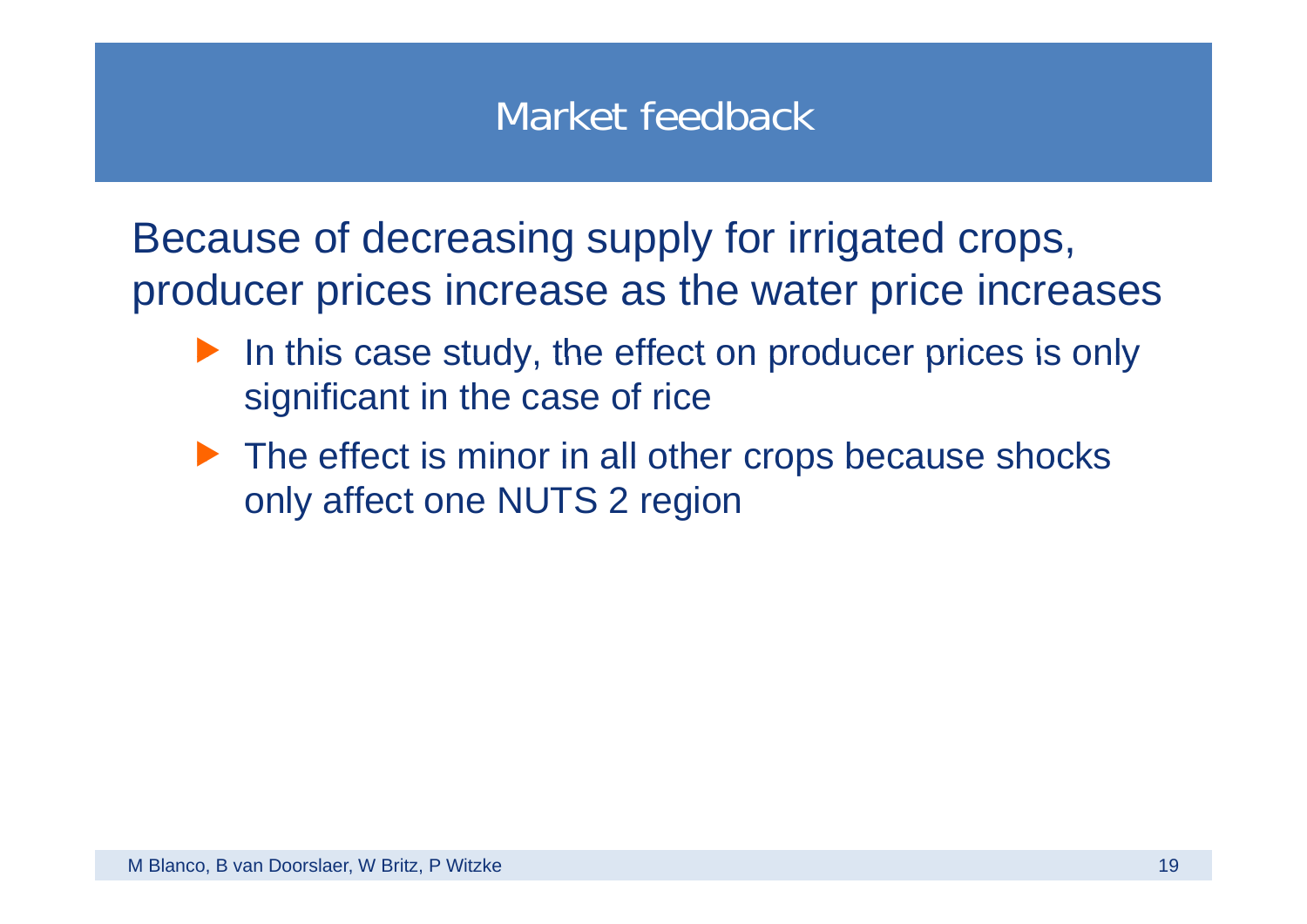#### Achievements

The water module sheds light on an environmental indicator for far neglected in CAPRI

May also give more realistic supply functions

The approach enables to analyse agrifood and water policies in a joint framework

In contrast with most commonly used approaches, feedback mechanism through market prices are taken into account